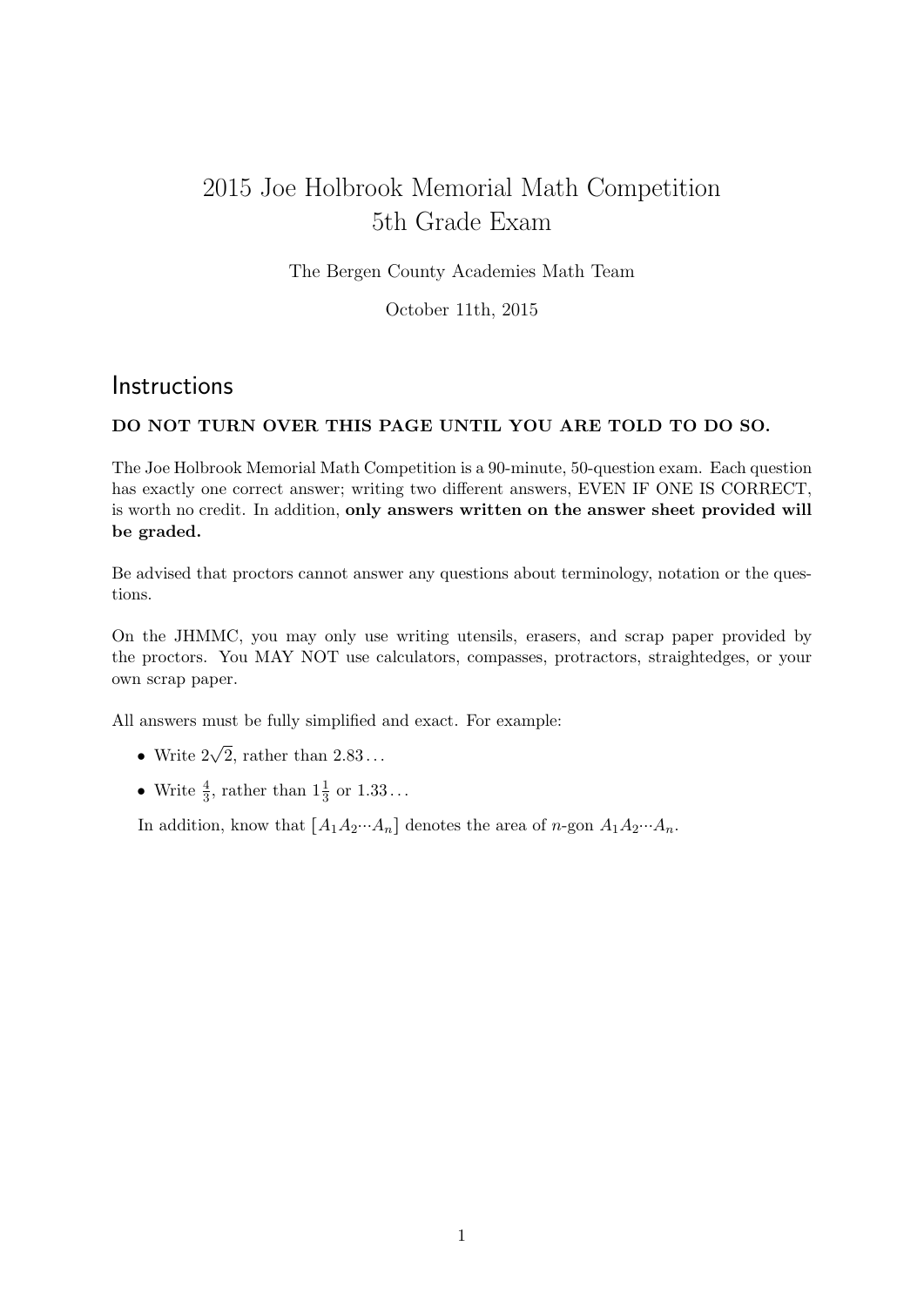- 1. What is  $11 + 10 + 9 + 7 + 5 + 4 + 2 + 1 + 1$ ?
- 2. AJ drank two water bottles in the morning, three water bottles at lunch, and five water bottles during dinner. How many water bottles did he drink total?
- 3. Moonbeam is sixteen years old, while Sunshine is twenty. Of the two, who was born second?
- 4. A textbook weighs 5 pounds. While holding the textbook, Thomas weighs 350 pounds. How much does Thomas weigh without the textbook?
- 5. Nemo has 11 goldfish in his fish tank. Each goldfish needs to eat 19 goldfish flakes daily. How many goldfish flakes, in total, does Nemo need each day to be able to feed all 11 goldfish?
- 6. What is  $14 + 4 \times \frac{15}{3}$  $\frac{15}{3}$  – 9?
- 7. What is the remainder when 123456 is divided by 5?
- 8. How many times does the Sun set between noon on Saturday and noon on the following Thursday?
- 9. Find the 100th member of the following sequence:  $1, 4, 7, 10, \ldots$
- 10. Compute  $3(3(3+2)+2(3+2))+2(3(3+2)+2(3+2)).$
- 11. Songpai decides to plant bonsai trees in the front of his lawn. He measures and finds out that his lawn measures 30 meters. He wants to plant a bonsai tree every 5 meters, and he wants to plant as many as possible. How many bonsai trees will he need?
- 12. What is the sum of the number of faces and edges of a pyramid with an octogonal base?
- 13. Kelvin the Frog is having trouble finding his way around college. He knows that the cafeteria is 20 hops away from his dorm, while the gym is 10 hops away. What is the difference, in hops, between the longest possible distance from the cafeteria to the gym and the shortest possible distance?
- 14. What is  $0 1 + 2 3 + 4 5 + \cdots 99 + 100$ ?
- 15. The mean of 2015 consecutive integers is 2. What is the median?
- 16. How many multiples of 17 are three-digit positive integers?
- 17. Sung Hyup was fifteen years old four years ago. Sung Hyun is three years younger than him. How old will Sung Hyun be in two years?
- 18. The New Horizons probe reached Pluto on July 14, 2015. If it was launched from Earth on January 19, 2006, how many full calendar months did it spend in space before reaching Pluto?
- 19. After returning home from school, Zack wants to watch his favorite TV show, the Adventures of Super Matthew. If each episode is twenty minutes long, and Zack gets home at 5:00, how many complete episodes can he watch before he must begin his homework at 7:29?
- 20. Jungle Jim, the proprietor of the jungle gym, is charging admission. If the admission fee for Matt is \$20, but he has a coupon for a 10% discount, and the admission fee for Tanny is \$25, but he has a coupon for a 15% discount on every dollar after \$5 that he pays, who pays more, and how much does he pay?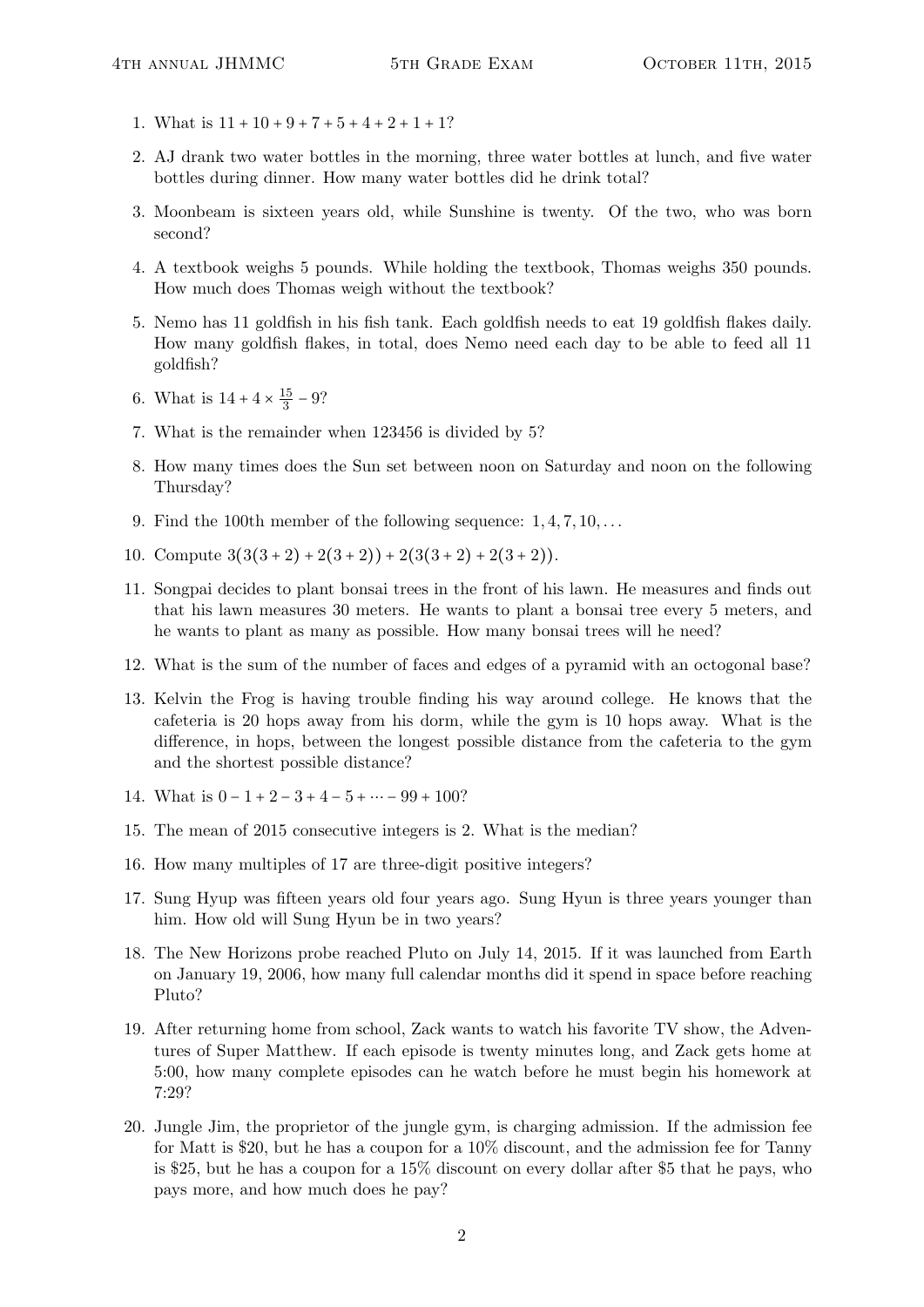- 21. Jungle Jim is now actively preventing people from entering the jungle gym! To enter, Zack and Erik now have to scale and descend two completely vertical walls in succession. They start at sea level, and climb over a wall that is 10 feet high and 0.5 feet thick, which leads to an area of elevation 2 feet. They go forward 25 feet, and climb over a wall that is 11 feet high (relative to sea level) and 1.5 feet thick. This leads to an area which is at elevation 1 foot above sea level. They go forward 10 feet, and have reached the jungle gym! What is the total length of their path, in feet?
- 22. What is the least product one could obtain by multiplying two numbers in the set  ${-7, -5, -1, 1, 3}$ ?
- 23. Alex the Kat is chasing Thomas the Mouse, who has a 20 foot lead. Mice run at 1 foot every two seconds, whereas Alex the Kat runs at 1 foot every one second. How many seconds does it take for Alex the Kat to catch Thomas the Mouse?
- 24. Compute  $(23 + 46 \times 23 + \frac{46}{2})$  $\frac{46}{2}$ ) – 48 × 23.
- 25. A square and a regular hexagon have the same perimeter. The square has side length 18. What is the side length of the hexagon?
- 26. Jen, Josh, and Joonyoung eat  $\frac{2}{5}$ ,  $\frac{1}{10}$  and  $\frac{1}{4}$  of a 20-ounce cake, respectively. After they finish eating, they give the remainder of the cake to Max, who then eats the rest. How many more ounces of cake did Jen eat than Max?
- 27. What is the last digit of  $2^{245}$ ?
- 28. What is the smallest positive integer divisible by 4, 5, and 6?
- 29. Double nine dominoes are composed of 2 numbers that range from 0 to 9 and can be rotated–i.e., the domino labeled with 1 and 2 is the same as one labeled with 2 and 1. If The Stangulator has a complete set with no repeats, how many *double nine* dominoes does he have?
- 30. When I add 9 to my favorite number and triple the result, I get the fourth power of the smallest odd prime number. What is half of my favorite number?
- 31. How many distinct arrangements are there of the letters JHMMC?
- 32. Define a sequence of integers as follows:  $a_0 = 0, a_1 = 1, a_2 = 2,$  and for  $n \ge 3, a_n =$  $a_0 + \cdots + a_{n-1}$ . Find the value of  $a_8$ .
- 33. The 400-digit number 1234567812345678 . . . 12345678 is written on a piece of paper. June then repeatedly erases every 7th digit of the number. When he runs out of digits to erase, he begins this erasing process over again and again, starting from the beginning of the remaining number. At the end of this process, a six-digit number remains. What is this number?
- 34. A cube has side length 3. Through each pair of faces, a square is drilled through the center of each face, with side length 1, and such that the sides of the hole are parallel to the sides of the faces. What is the new volume of the solid?
- 35. What is the probability that a random two digit integer is greater than or equal to the number resulting from switching its digits?
- 36. Ryan the Λ randomly draws two points on the circumference of a circle. What is the probability that the points lie within  $60^{\circ}$  of one another?